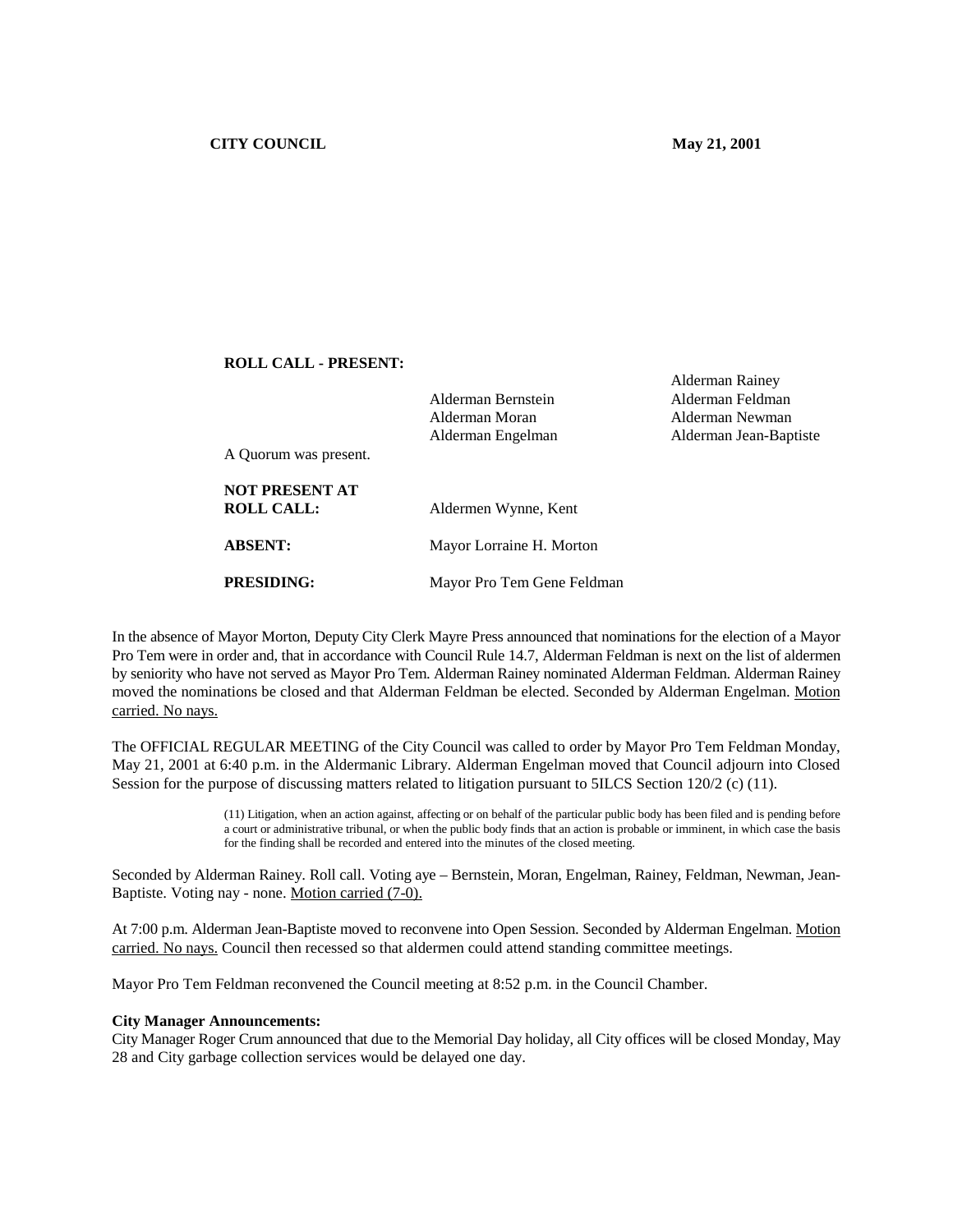Police Chief Frank Kaminski announced that Wednesday, May 23, 2001, at 7 p.m. in the Parasol Room would be the graduation ceremony for Class No. 13 of the Evanston Citizen's Police Academy. Everyone is invited to see the celebration of about 27 people who have completed the spring session of the academy. Chief Kaminski announced that May is Police Appreciation Month and Thursday, May 24, 2001, at 7 p.m. in Council Chambers is a Police Appreciation Day service and a memorial. On behalf of the chaplains, he invited the public to attend. They will be retiring the badge and star of Lt. Robert Heytow at that ceremony.

### **Mayoral Announcements:**

Mayor Pro Tem Feldman read an explanation of the new Citizen Comment procedure. There will be two sign up sheets: (1) for citizens who wish to comment on an item on that evening's agenda and (2) for citizens who wish to make a general comment. If there are five or less speakers, a period not to exceed 15 minutes shall be provided for Citizen Comment. If there are more than five speakers, a period not to exceed 45 minutes shall be provided for all comment and no individual shall speak longer than 3 minutes. The mayor will allocate time among the speakers to ensure that Citizen Comment does not exceed 45 minutes.

> Mayor Pro Tem Feldman proclaimed **National Public Works Week – May 21-25, 2001**

**Communications:** None

#### **CITIZEN COMMENT:** None

#### **CONSENT AGENDA** (Any item marked with an Asterisk\*)

Alderman Rainey moved Council approval of the Consent Agenda with these exceptions: Approval of agreement with Hammerschlag & Company for consulting services for Sherman Avenue Garage; Approval of Idriss Company proposal for tree-growing services; Approval of proposal of The Meyne Company to provide Phase II construction of Levy Senior Center; Approval of Contract Amendment No. 2 with Harza Engineering; Ordinance 58-O-01 – Amending Ordinance 38-O-00 (Vehicle Booting); Ordinance 44-O-01 – Amending Title 7, Chapter 9 of City Code and Ordinance 45-O-01 – Amending Title 7, Chapter 10 of City Code. Seconded by Alderman Engelman. Roll call. Voting aye –Wynne, Bernstein, Kent, Engelman, Rainey, Feldman, Newman, Jean-Baptiste. Voting nay – none. Motion carried (8-0).

# \* **ITEMS APPROVED ON CONSENT AGENDA**

#### **MINUTES:**

\* Approval of Minutes of Regular City Council Meeting of May 7, 2001. \* APPROVED- CONSENT AGENDA MOTION & ROLL CALL (8-0)

# **ADMINISTRATION & PUBLIC WORKS:**

\* Approval, as recommended, of the City of Evanston payroll for the period ending May 10, 2001 and the City of Evanston bills for the period ending May 22, 2001 and that they be authorized and charged to the proper accounts, summarized as follows:

| City of Evanston payroll (through $5/10/01$ ) | \$1,980,327.02 |
|-----------------------------------------------|----------------|
| City of Evanston bills (through $5/22/01$ )   | \$3,805,700.33 |

### \* APPROVED – CONSENT AGENDA MOTION AND ROLL CALL (8-0)

\* Approval of the lowest responsive and responsible bid of Ace Coffee Bar Inc. for the 2001 Summer Food Service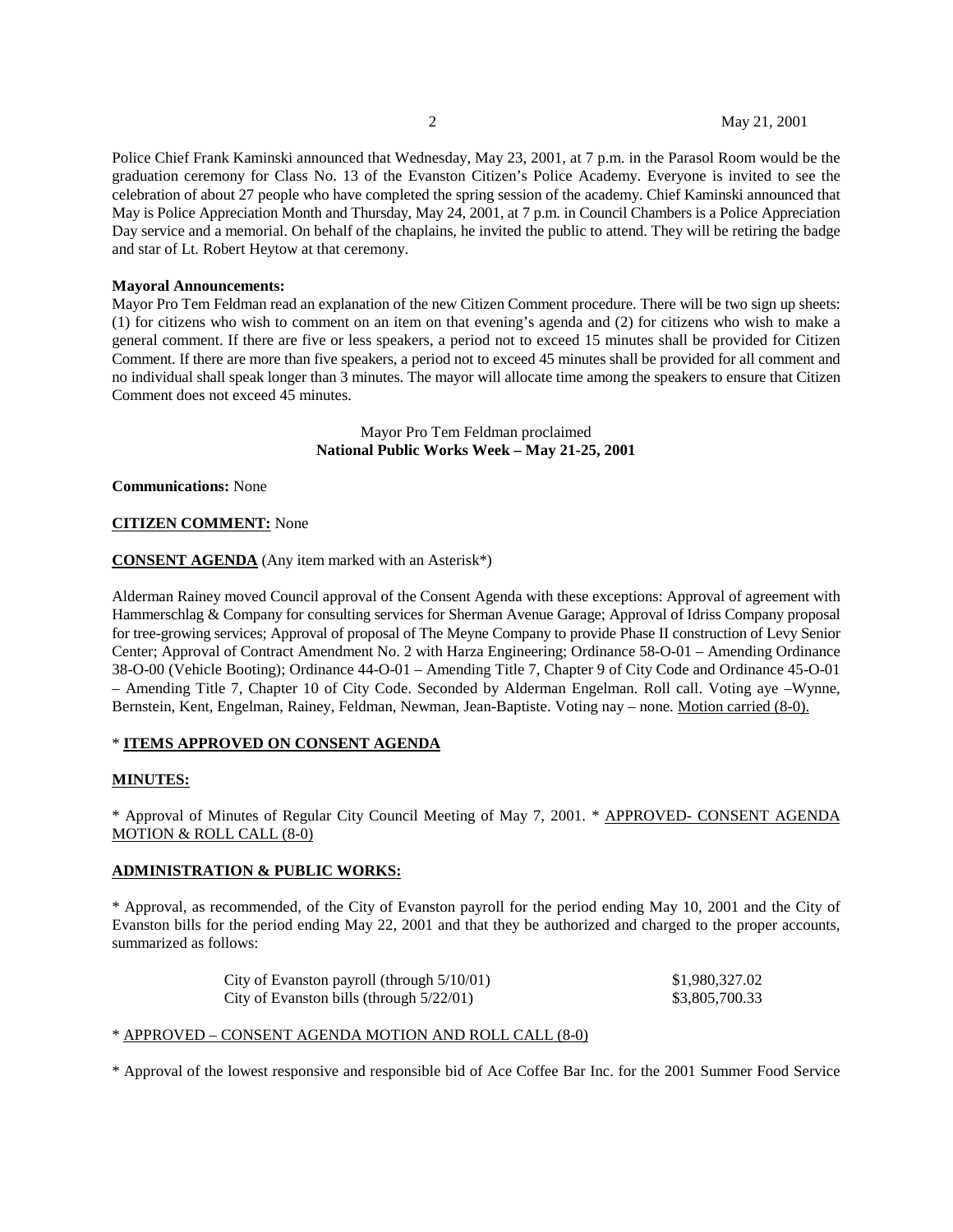Program for Parks/Forestry & Recreation Department at a cost of \$71,050. \* APPROVED – CONSENT AGENDA MOTION AND ROLL CALL (8-0)

\* Approval of the increase to an agreement with EVMARK for landscape maintenance of the central business district at a cost of \$29,094. \* APPROVED – CONSENT AGENDA MOTION AND ROLL CALL (8-0)

\* Approval of the proposal of Marsh & McLennan Companies to provide insurance consulting services at a cost not to exceed \$100,000. \* APPROVED – CONSENT AGENDA MOTION AND ROLL CALL (8-0)

\* Approval of Change Order No. 2 for the Howard Street Police Outpost project in the amount of \$6,463 to Central Lakes Construction, increasing the contract amount from \$213,800 to \$220,263. \* APPROVED – CONSENT AGENDA MOTION AND ROLL CALL (8-0)

\* Approval of Change Order No. 1 for the Fire Station #2 Generator Set in the amount of \$4,170.83 to J.W. O'Brien increasing the contract amount from \$33,512 to \$37,682.83. \* APPROVED – CONSENT AGENDA MOTION AND ROLL CALL (8-0)

#### **. . . . .**

\* Special Event – Springfield Missionary Baptist Church – Consideration of a request to close a portion of Darrow Avenue for their first "Taking It to the Streets" afternoon of Gospel music and praise event on June 23, 2001. \* APPROVED – CONSENT AGENDA MOTION AND ROLL CALL (8-0)

\* Special Event – Open House at The Cradle – Consideration of a request to close a portion of Simpson Street just east of Ridge Avenue from 11:00 a.m. to 3:00 p.m. on Sunday, June 24, 2001, for its annual open house. \* APPROVED – CONSENT AGENDA MOTION AND ROLL CALL (8-0)

\* Special Event – Fountain Square Arts Festival – Consideration of a request from the Chamber of Commerce to hold the Fountain Square Arts Festival on Church Street and Sherman Avenue in the downtown area on June 23-24, 2001. \* APPROVED – CONSENT AGENDA MOTION AND ROLL CALL (8-0)

\* Resolution 34-R-01 – Evanston Athletic Club Agreement – Consideration of proposed Resolution 34-R-01, which authorizes the City Manager to enter into an extended agreement with the Evanston Athletic Club allowing Levy Center members to use the EAC facility and services. \* APPROVED – CONSENT AGENDA MOTION AND ROLL CALL (8-0)

\* Resolution 35-R-01 – McGaw YMCA Agreement - Consideration of proposed Resolution 35-R-01, which authorizes the City Manager to enter into an extended agreement with the McGaw YMCA allowing Levy Center members to use the YMCA facility and services. \* APPROVED – CONSENT AGENDA MOTION AND ROLL CALL (8-0)

\* Resolution 36-R-01 – ICMA Retirement Health Savings Plan for Police Sergeants – Consideration of proposed Resolution 36-R-01, which authorizes the City Manager to implement an agreement which provides a Health Savings Plan for the Evanston Police Sergeants Association as part of the collective bargaining agreement effective March 1, 2001. \* APPROVED – CONSENT AGENDA MOTION AND ROLL CALL (8-0)

\* Resolution 37-R-01 – Easement Agreement – Focus Development – Consideration of proposed Resolution 37-R-01, which authorizes the City Manager to enter into an easement agreement with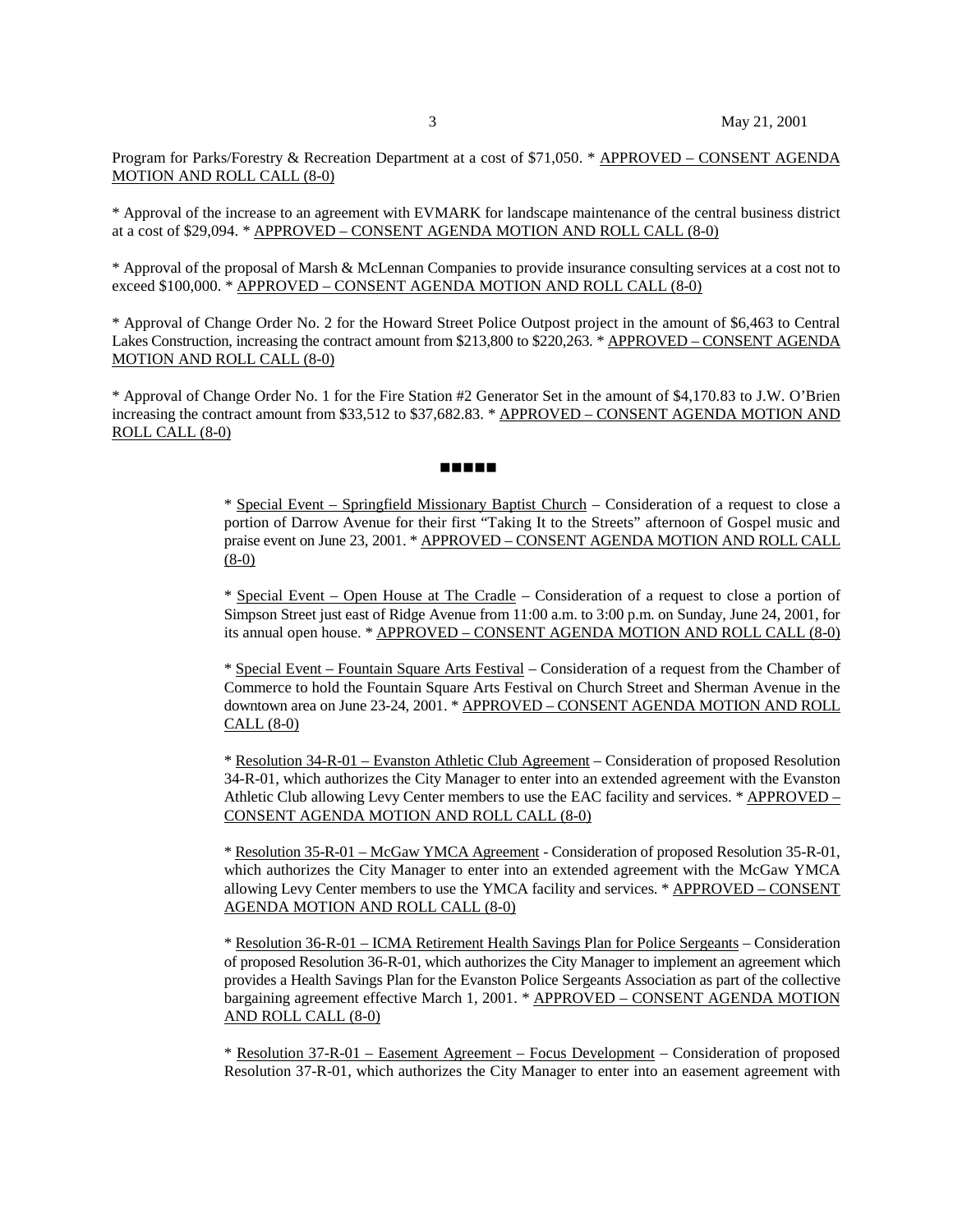Focus Development Inc. to allow for subsurface footing and caissons on public right-of-way for construction at 1624 Maple Avenue. \* APPROVED – CONSENT AGENDA MOTION AND ROLL CALL (8-0)

\* Resolution 38-R-01 – General Maintenance Motor Fuel Tax Resolution – Consideration of proposed Resolution 38-R-01, which appropriates \$600,000 of Motor Fuel Tax Funds to finance the general maintenance of city streets. \* APPROVED – CONSENT AGENDA MOTION AND ROLL CALL (8-0)

\* Resolution 39-R-01 – Series 2000 Bonds Remarketing Agreement – Consideration of proposed Resolution 39-R-01, which authorizes Legg Mason as the City's remarketing agent for its Series 2000 bonds. \* APPROVED – CONSENT AGENDA MOTION AND ROLL CALL (8-0)

\* Ordinance 49-O-01 – Amending Title 7, Chapter 13, Section 7 of the City Code – Consideration of proposed Ordinance 49-O-01, which amends Title 7, Chapter 13, Section 7 of the City Code requiring property owners to disconnect the sewer line at the main when abandoning service. \* MARKED INTRODUCED – CONSENT AGENDA

\* Ordinance 50-O-01 – Amending Title 7, Chapter 12, Section 6 of the City Code – Consideration of proposed Ordinance 50-O-01, which amends Title 7, Chapter 12, Section 6 of the City Code requiring the installation of remote water meter reading devices by the City. \* MARKED INTRODUCED – CONSENT AGENDA

\* Ordinance 51-O-01 – Amending Title 7, Chapter 12, Section 4 of the City Code – Consideration of proposed Ordinance 51-O-01, which amends Title 7, Chapter 12, Section 4 of the City Code requiring property owners to disconnect water service at the water main when abandoning service. \* MARKED INTRODUCED – CONSENT AGENDA

# **PLANNING & DEVELOPMENT:**

\* Sidewalk Café Permit – McDonald's, 1700 Orrington Avenue – Consideration of the recommendation of the Site Plan & Appearance Review Committee to approve a sidewalk café permit for McDonald's, at 1700 Orrington Avenue. The permit application includes a request to waive the requirements for reusable food and beverage containers. \* APPROVED – CONSENT AGENDA MOTION AND ROLL CALL (8-0)

\* Sidewalk Café Permit – JK Sweets, 720½ Clark Street – Consideration of the recommendation of the Site Plan & Appearance Review Committee to approve a sidewalk café permit for JK Sweets, at 720½ Clark Street. The permit application includes a request to waive the requirements for reusable beverage containers. \* APPROVED – CONSENT AGENDA MOTION AND ROLL CALL (8-0)

\* Sidewalk Café Permit – Chipotle Mexican Grill, 711 Church Street – Consideration of the recommendation of the Site Plan & Appearance Review Committee to approve a sidewalk café permit for Chipotle Mexican Grill, at 711 Church Street. The permit application includes a request to waive the requirements for reusable beverage containers. \* APPROVED – CONSENT AGENDA MOTION AND ROLL CALL (8-0)

\* Request for HOME Funds for 319 Dempster St. – Consideration of Interfaith Housing Development Corporation's Request for \$100,000 in HOME Funds for a complete renovation of 319 Dempster St. \* APPROVED – CONSENT AGENDA MOTION AND ROLL CALL (8-0)

\* Ordinance 53-O-01 – Amending the Sign Ordinance, Title 4, Chapter 12 – Consideration of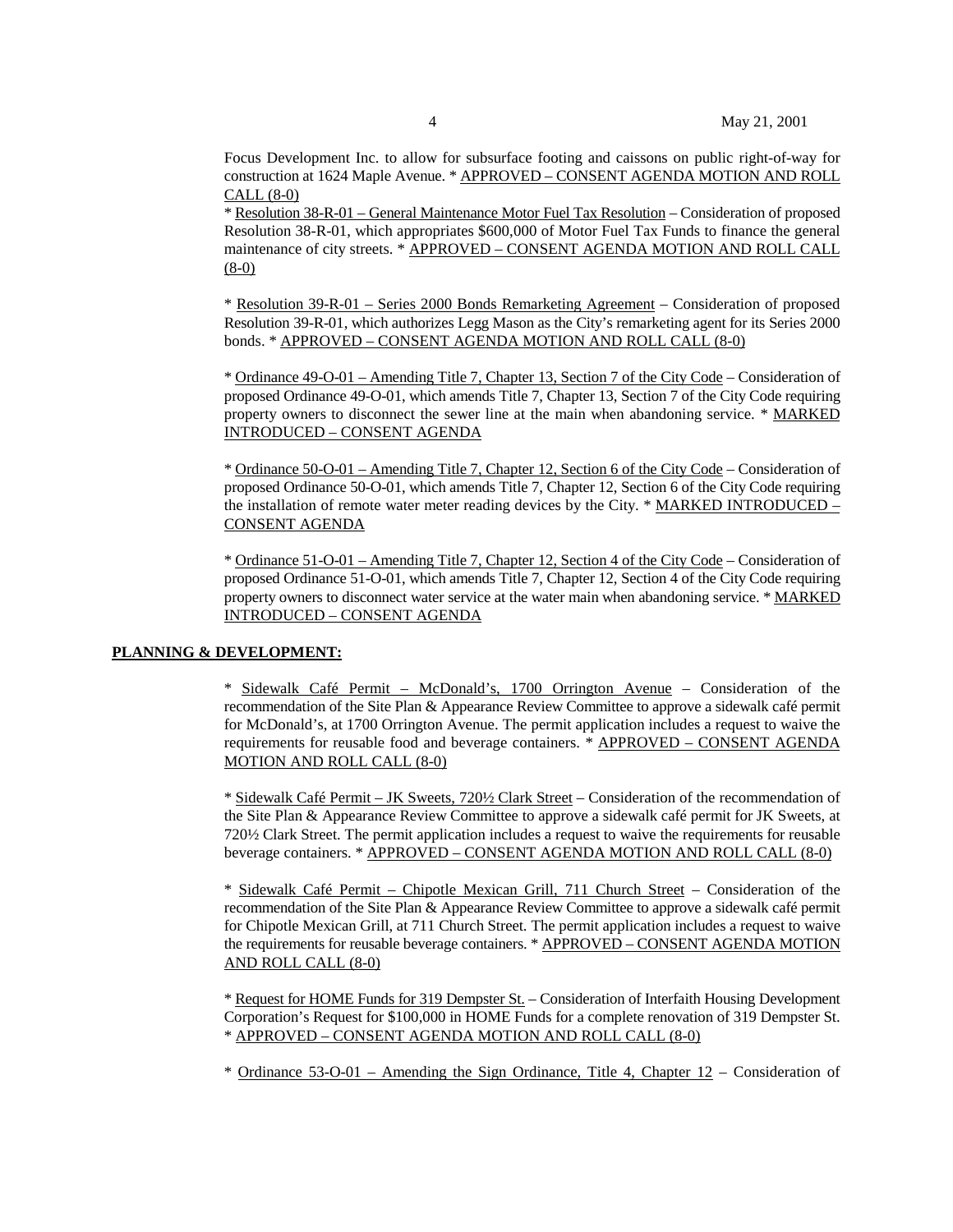proposed Ordinance 53-O-01, which amends the Sign Ordinance Title 4, Chapter 12 to extend the sign amortization period from January 1, 2003 to January 1, 2005. \* MARKED INTRODUCED – CONSENT AGENDA

\* Ordinance 57-O-01 – Amendments to Sidewalk Café Regulations – Consideration of proposed Ordinance 57-O-01, which amends Sidewalk Café Regulations (Section 7-2-6 (D)) to provide a mechanism for the City Council to review requests and allow proprietors of Type 1 restaurants outside of the core area with liquor licenses to serve liquor in their sidewalk cafés. \* MARKED INTRODUCED – CONSENT AGENDA

# **HUMAN SERVICES:**

\* Approval of Township Bills – Consideration of a recommendation that the City Council approve the Township bills, payroll and medical payments for the month of April 2001 in the amount of \$86,040.05. \* APPROVED – CONSENT AGENDA MOTION AND ROLL CALL (8-0)

\* Continuum of Care for the Homeless – Consideration of the 2001 Continuum of Care for the Homeless, the City's annual strategy for addressing homelessness, for submission to the U.S. Department of Housing and Urban Development. \* APPROVED – CONSENT AGENDA MOTION AND ROLL CALL (8-0)

### **OTHER COMMITTEES:**

\* HUD Consolidated Plan Annual Performance Report – Consideration of HUD Consolidated Plan Annual Performance Report (CAPER) for FY 2000/01. \* **APPROVED** - CONSENT AGENDA MOTION AND ROLL CALL (8-0)

# **REPORT OF THE STANDING COMMITTEES**

# **ADMINISTRATION & PUBLIC WORKS:**

Alderman Rainey moved approval of an agreement with Hammerschlag & Company, Inc. to provide consulting services for the design, construction and operation of the Sherman Avenue Garage at a cost not-to-exceed \$50,000. Seconded by Alderman Wynne.

Alderman Rainey reported that the Parking Committee member who voted "no" on this thought it was inappropriate to award a contract to a member of the committee who had provided volunteer work. Another committee member mentioned it appeared as though this was a reward for his services. Alderman Rainey stated those who supported the contract indicated that this was an Evanston resident whose background and expertise they were familiar with. Mr. Hammerschlag served on the Parking Committee and it is not unusual for experts to serve on committees. He resigned from the committee and it was because of his expertise he was recommended, not as a reward for previous service.

Alderman Engelman stated that Mr. Hammerschlag is a well-qualified and knowledgeable person who has provided incredible service to the community as a member of the Parking Committee. He wanted to know if the proposed hourly rate was consistent with what is customary in this field? Yes. Alderman Engelman asked if they knew for sure that the City would move forward with the Sherman Avenue Garage or is that dependent on the Klutznick project?

 Assistant City Manager Judy Aiello responded that they have all indications to move ahead with the Sherman Avenue Garage. While it is contingent upon the Klutznick project going forward, the City is at a timeframe that it needs to proceed with planning for the garage rebuild and need someone with the expertise Mr. Hammerschlag can bring.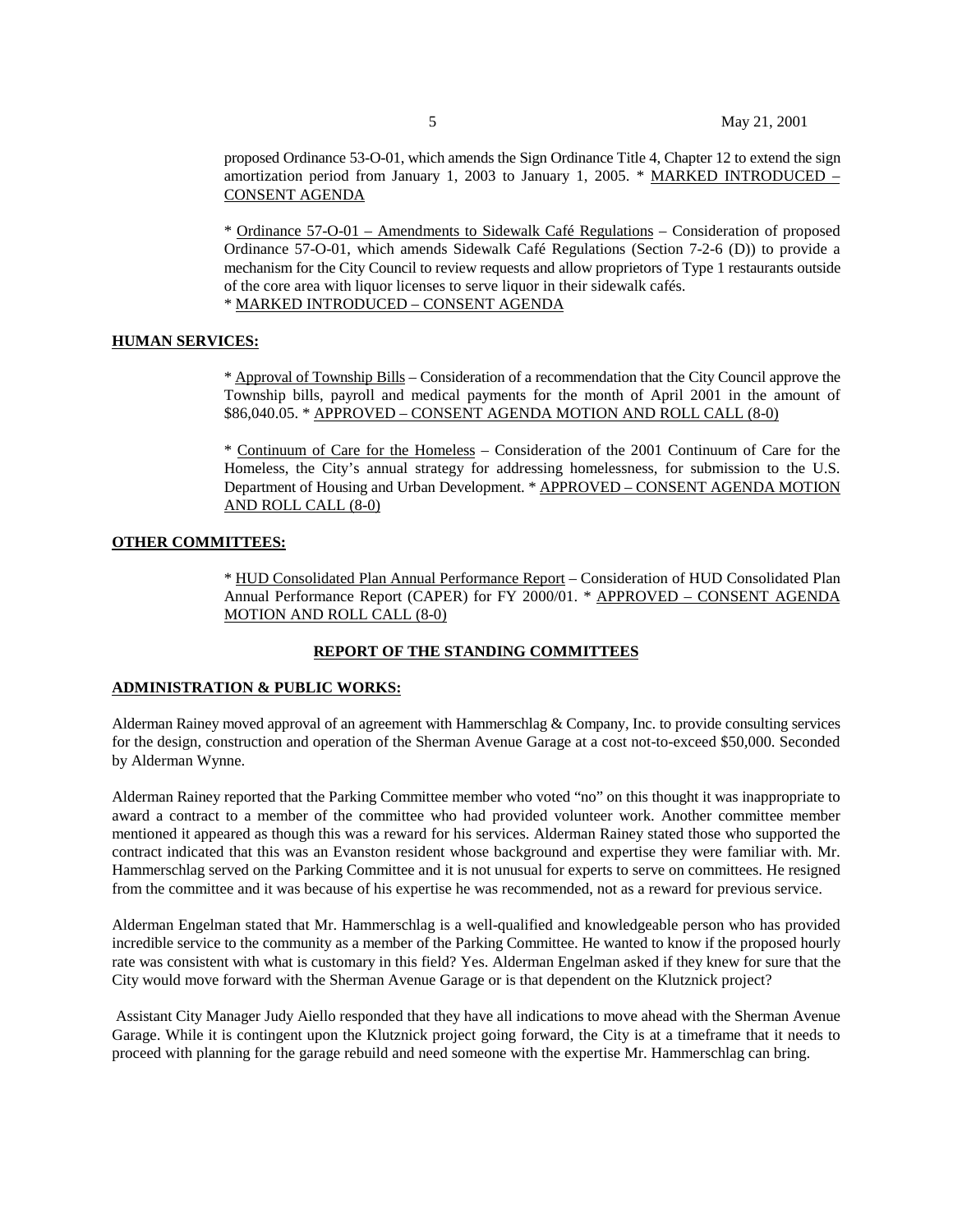Alderman Jean-Baptiste had raised the issue in the A&PW Committee, that perhaps staff was rewarding someone and setting a particular pattern. Staff assured him that this individual possessed the level of expertise on which they had come to depend. Alderman Jean-Baptiste felt that for the sake of the project, it was appropriate to support having Mr. Hammerschlag on the team.

Alderman Bernstein served with Mr. Hammerschlag on the Parking Committee and witnessed how good he is at his job. He stated that the Maple Avenue Garage was a wonderful facility, in great part, to Hammerschlag's contribution.

Mayor Pro Tem Feldman pointed out that the Parking Committee, staff and Mr. Hammerschlag had done an astonishing job with the new Maple Avenue Garage, which is a credit to the community and a beautiful, safe and efficient place for people to park their cars. He thought it would be unreasonable to ask Mr. Hammerschlag to devote the kind of professional time that he gave to this community. He felt that the fair way to have him involved a second time was to ask Mr. Hammerschlag to do it professionally and endorsed the contract.

Roll call. Voting aye –Wynne, Bernstein, Kent, Engelman, Rainey, Feldman, Newman, Jean-Baptiste. Voting nay – none. Motion carried (8-0).

Approval of the proposal of the Idriss Company to provide tree growing services for Parks/Forestry & Recreation at a not-to-exceed cost of \$262,500 to be paid over the next 6-7 years, contingent on tree growth rates.

Alderman Rainey reported that this item was held in committee.

Alderman Rainey moved approval of the proposal of The Meyne Company to provide Phase II construction of the Levy Senior Center at a cost of \$5,638,583, with a guaranteed maximum construction price of \$6,762,928, and authorization to proceed with the development of the Levy Senior Center for a maximum project cost of \$8,515,786. Seconded by Alderman Wynne.

Alderman Rainey noted that drawings of the new Levy Senior Center were available and the architect was present to answer any questions.

Alderman Engelman saluted the contributions that Mr. Levy had made to the Evanston community. As he understood the project, it was a 35,000 sq. ft. footprint with about a 9,000 sq. ft. courtyard, which means a 25,000 sq. ft. building. He noted they would spend \$6.7 million constructing this building or \$250 sq. ft. for the shell. Alderman Engelman felt the cost was more than he had expected to spend for the Levy Center and more than the community should spend for this project in this location. He recalled earlier discussions about the numbers for the senior center and they had talked about \$4-6 million. Now, they were at \$8.5 million for the project, which didn't include the cost of housing the Levy Center temporarily in downtown. Alderman Engelman believed that cost was more than \$1 million. He noted it didn't include the cost to shuttle seniors to the new facility and acknowledged that the transportation itself had been donated by Mr. Levy. Alderman Engelman pointed out when they were rebuilding the police and fire headquarters--the basic services everybody in this community gets: police and fire--Council said they would not spend more than \$3.5 million. When the plan came in at \$4.5 million, it was put on hold and it is still on hold. Alderman Engelman reiterated that he felt \$8.5 million for the new senior center was too much.

Alderman Jean-Baptiste commented on the level of M/W/EBE participation in the new Levy Center project. He will monitor whether the City is being equitable in how contracts are awarded to those who are part of Evanston's diverse community. Alderman Jean-Baptiste reported the level was 30%, which he was pleasantly surprised to learn and wanted to share that information with the community.

Alderman Rainey stated that the new Levy Center would be more than a senior center. She said it would be the new City contribution to building in this community. She stated that the City has to be proud of this building and pointed out that they are skimping on a few things. Alderman Rainey said the facility would be a showcase for seniors on the North Shore.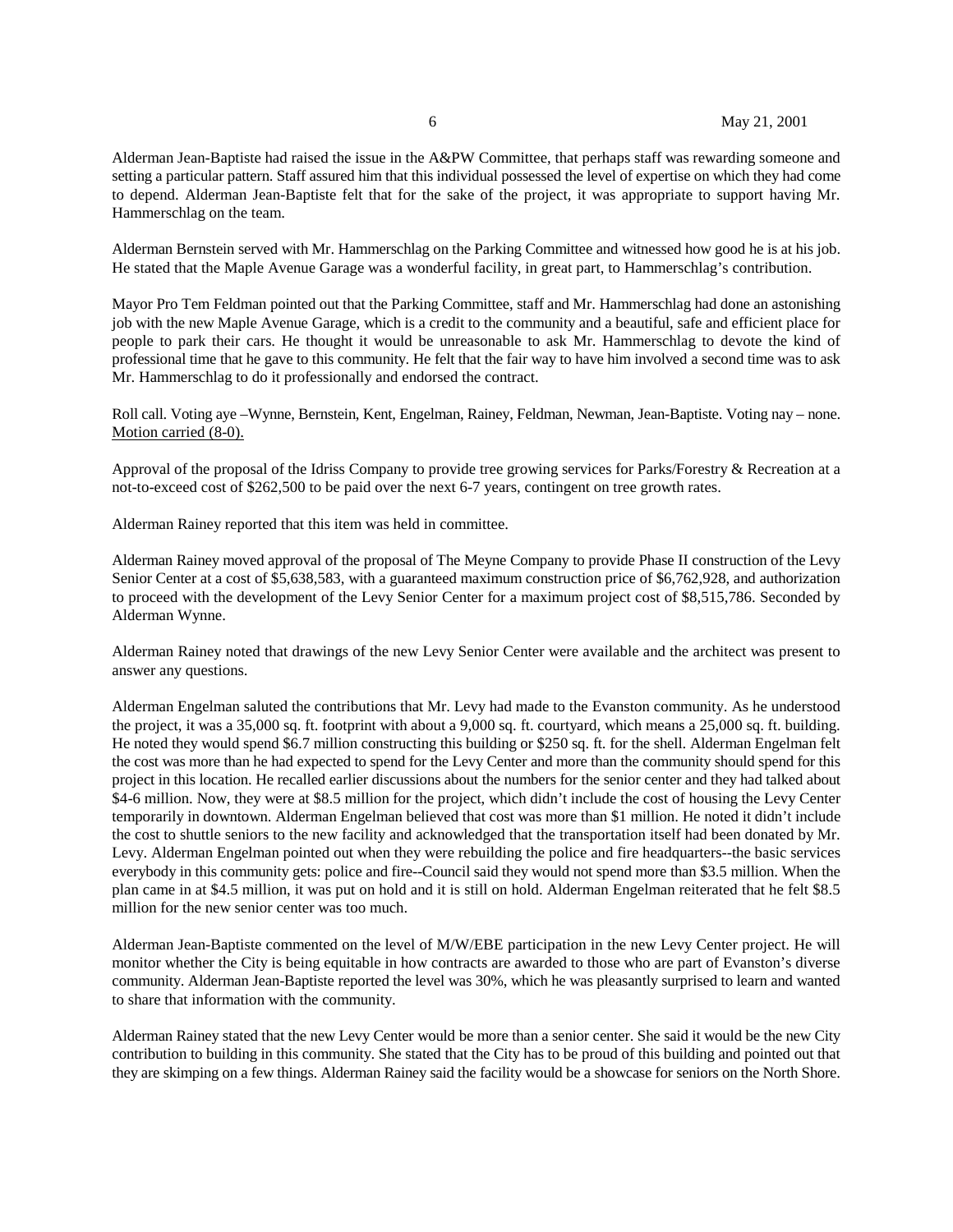She noted that every senior in the City of Evanston would be invited to join and encouraged seniors to do so. She stated that it would be a place where families could go on weekends and have parties. Alderman Rainey reported that was mentioned in committee that weddings could be held in the new facility. Presently there is no such facility in the community where that kind of thing can happen. She pointed out it would be a highlight in James Park, would bring attention from all around and be a moneymaker. Alderman Rainey remarked that the senior population in Evanston is growing tremendously and, if seniors are not deserving of a quality building, she did not know who would be. She noted that seniors are as deserving of good programs and space as are young children in schools. Alderman Rainey pointed out that everyone involved with this project has "given until it hurts" to bring it in at a reasonable price.

Mayor Pro Tem Feldman wanted to know how Alderman Engelman concluded that they are spending too much on the new Levy Center? He stated that he has never been involved in a City project where there has been so much public participation in decision making as this one and thought that spoke to the quality of the product. Mayor Pro Tem Feldman felt the citizens had expressed a desire for a building they could be proud of and that would meet their purposes. He defended the money spent on the interim Levy Center and said it was as good a substitute as they could find. He pointed out that the funds spent on an interim location would have added to the final cost no matter what they did. Mayor Pro Tem Feldman stated that this building would be around for a long time. It will be a shining light at night and many activities will be held there. He compared it to the Public Library as a source of pride in the community. He stated they want this building to be exactly that way and asked for the Council's support.

Alderman Engelman pointed out that he supports the Levy Senior Center and would urge  $7<sup>th</sup>$  Ward residents who are seniors to support the center. He thought it was great that they are constructing a building that is a shining example of how we feel about our seniors and an architectural piece that will enhance not only the neighborhood, but also the reputation of the community. Alderman Engelman hoped that they would do that for *every* public works project and that all would be top quality. He stated they have to balance what they can do and the new senior center would cost \$850,000 year in debt service for 20 years. When he puts it on the balance, he finds it wanting.

Alderman Newman stated that the police and fire station project is *not* on hold and they have \$1 million from the State of Illinois to aid in the project. City Manager Crum confirmed that was correct and hoped to get some additional funds to finish the project. Alderman Newman said what they needed to look at, in terms of the Levy Center, is what other communities are doing in recreation and senior centers. He cited the Devonshire Center in Skokie and the Wilmette senior center on Glenview Road as examples of fine buildings with multiple uses in those communities. Alderman Newman thought the question to ask is will Evanston have the same type of high quality buildings? He felt the answer ought to be "yes." Is Evanston going to have to spend like amounts of money that other communities are spending to have high quality buildings in 2001? He thought the answer to that is also "yes." Alderman Newman noted that they have put a significant amount of property on the tax rolls so that this relocation could be completed. He pointed out that the new facility would be located in a part of town that is already off the tax rolls and deserves to have a high quality building to be part of James Park. He felt the building would be used 365 days a year—on weekends and weeknights it would be a community center. He felt confident that they are doing the building right.

Roll call. Voting aye –Wynne, Bernstein, Kent, Rainey, Feldman, Newman, Jean-Baptiste. Voting nay – Engelman. Motion carried (7-1).

Approval of Contract Amendment No. 2 with Harza Engineering for the design engineering services for Phases VIII, IX and X of the City's Relief Sewer Project, increasing the design cost for the Phase 9A project by \$49,581.

Alderman Rainey moved to table this item until the June 11, 2001 City Council meeting. Seconded by Alderman Engelman. Motion carried. No nays.

> Ordinance 58-O-01 – Amending Ordinance 38-O-00 (Vehicle Booting) – Consideration of proposed Ordinance 58-O-01, which amends Ordinance 38-O-00 to extend the Sunset Provision on the booting of vehicles on private property an additional 45 days to July 11, 2001.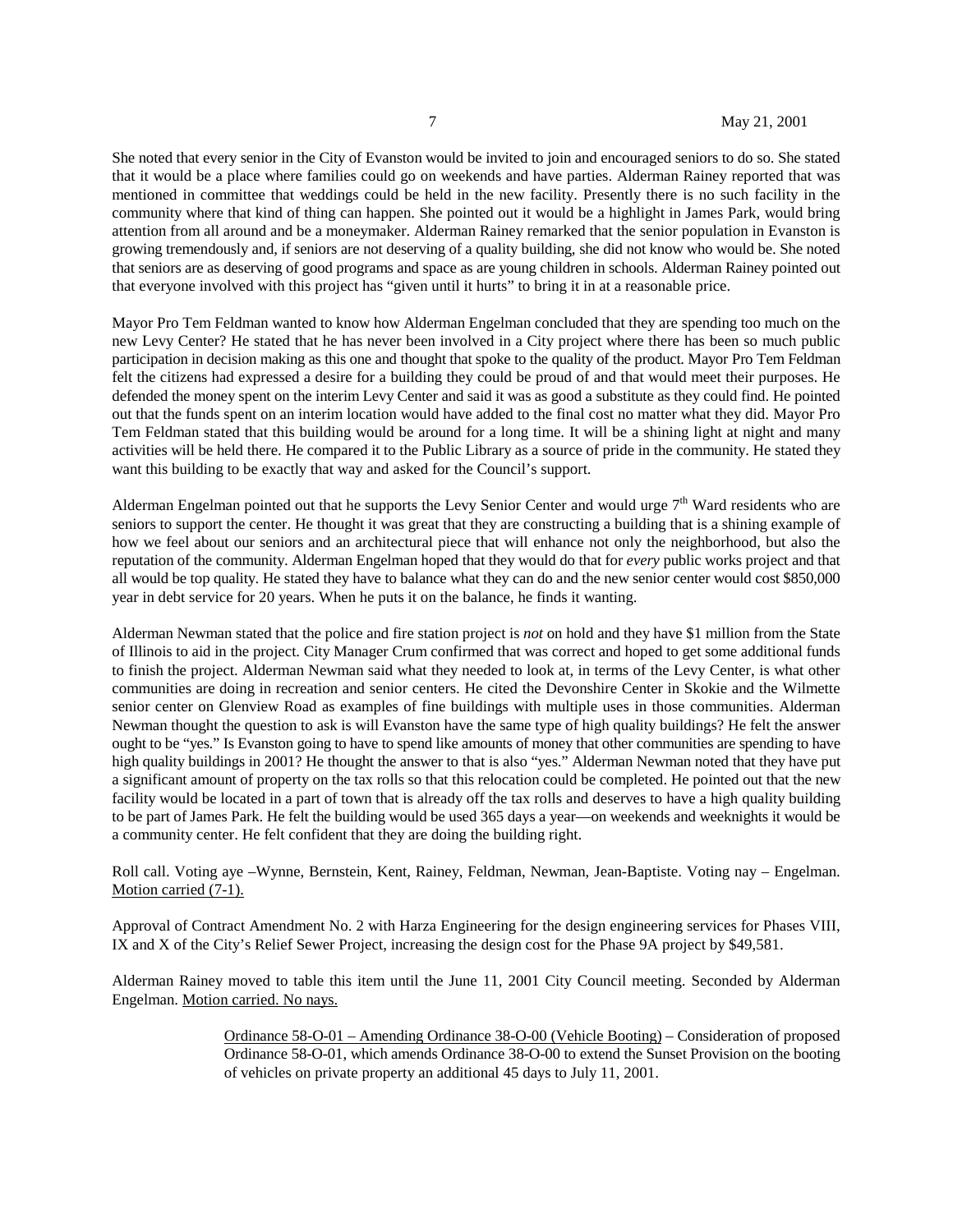Alderman Rainey asked that this item be marked introduced.

Alderman Rainey moved to Suspend the Rules to adopt an ordinance at the same meeting at which it is introduced. Seconded by Alderman Engelman. Motion carried. No nays.

Alderman Rainey moved approval of Ordinance 58-O-01. Seconded by Alderman Engelman. Roll call. Voting aye – Wynne, Bernstein, Kent, Engelman, Rainey, Feldman, Newman, Jean-Baptiste. Voting nay – none. Motion carried (8-0).

> Ordinance 44-O-01 – Amending Title 7, Chapter 9 of the City Code – Consideration of proposed Ordinance 44-O-01, introduced May 7, 2001, which amends Title 7, Chapter 9 of the City Code to authorize the City Manager or his or her designees to issue tickets to enforce the promulgated and posted rules and regulations of the Recreation Board designated in this Chapter (through the Administrative Adjudication process).

Alderman Rainey moved to approve Ordinance 44-O-01. Seconded by Alderman Engelman.

Alderman Rainey stated that she is an outspoken advocate of Administrative Adjudication and has no problem with that part of the ordinance. One of the biggest complaints she gets from her ward regarding recreation in Evanston is from people who think that just because they are taxpayers and residents that they can take a bat and ball or soccer ball and go to a city park and play. When they do that, they are accosted by either the Police Department or the Park Ranger and told they will be ticketed if they don't get off that field because (1) they are not regulation and (2) they do not have a reservation. Alderman Rainey said there have been incidents where people have been very close to being arrested. When she first heard of this a year or so ago, she was mortified that people could not go and have a pickup game on a public field, in a public park in the City of Evanston. She felt some rules are too restrictive and asked for discussion on this.

Alderman Jean-Baptiste supported Alderman Rainey's position. He stated that some members of his community have approached him and asked that there be greater access to the parks. He understands that they have to strike a balance between the overuse of the parks and having parks accessible to the community for recreation. He supported holding the item over for more discussion and to devise something that is more user friendly.

Alderman Newman wanted to know if one of the things to be regulated through Administrative Adjudication is walking one's dog off-leash in a park? Yes. He mentioned that there is a park in the 1st Ward that is surrounded by condominiums where a sign is posted that says "No Ball Playing" (Raymond Park). Alderman Newman pointed out that Tallmadge Park, which is empty nearly every morning where one can play baseball, but also is used as a dog run. He does not see Administrative Adjudication as changing the regulations, but how they are enforced. He pointed out that people can walk and play with their dogs off-leash at the Dog Beach, but it is not welcome at other beaches or in the parks. He feels that some of these rules need to be regulated.

Alderman Bernstein thought that they were not creating the rules, but indicating that to the extent there are rules they will be enforced. He did not see any problems with the ordinance as written; said it is limited and simply states that the City Manager can enforce the regulations which Council sees fit to pass. He did not think the ordinance prohibited people from making maximum use of the parks.

Alderman Engelman asked if it was customary for advisory boards to pass rules and regulations? He did not recall that Council approved them. Parks/Forestry & Recreation Director Doug Gaynor responded that the Recreation Board is a policy board and he believed that there are provisions for that board to pass ordinances and recommend them to City Council. If within 21 days there is no action taken by Council, it becomes law. Alderman Engelman stated that what concerned him was whose rules and regulations would be enforced through the Administrative Adjudication process? He noted that Alderman Rainey's point highlighted the issue, because he did not remember being asked to approve these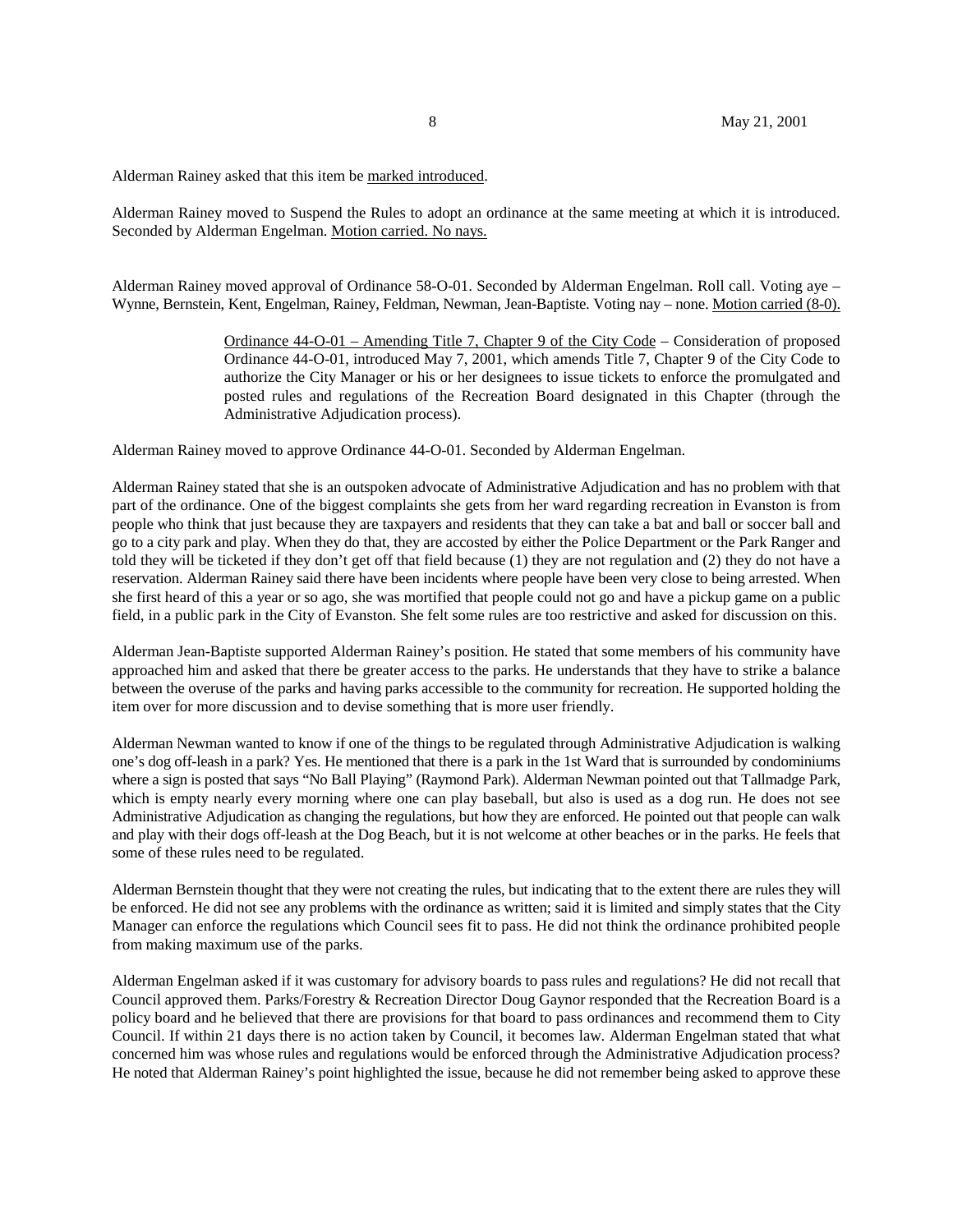regulations. Alderman Engelman supported a hold or a reference back to the Human Services Committee. He felt there was a need to re-examine the rules and regulations that are being promulgated.

Alderman Rainey reiterated that her concern was for families and children who use parks without a reservation—that they should not be arrested. She referred to the rule called "Park Use" which does not allow for use of parks other than by organized groups or by reservation and thought they needed to look at those rules.

> Ordinance 45-O-01 – Amending Title 7, Chapter 10 of the City Code – Consideration of proposed Ordinance 45-O-01, introduced May 7, 2001, which amends Title 7, Chapter 10 of the City Code and gives the City Manager and his or her designees authority to enforce the provisions of this Chapter (through Administrative Adjudication).

Alderman Rainey seconded Alderman Jean-Baptiste's request and asked to hold both ordinances. At the request of two aldermen Ordinances 44-O-01 and 45-O-01 were held.

City Manager Crum said staff would provide the rules and the procedure for changing and modifying those rules. Mr. Gaynor clarified that the Recreation Department does not prohibit pickup games (parents with young children) using any of their fields. Residents do not have to fear being arrested or ticketed for using a field without a permit. Mr. Gaynor reiterated that the rules do not prohibit individuals from using the park and noted that the permitting procedures are for organized groups, not for pickups.

Alderman Rainey said that she could provide a list of people from her ward that this has happened to.

Alderman Kent asked for a list of specialty parks (referring to the example cited by Alderman Newman) to let them know what is and is not allowed in those parks.

Mayor Pro Tem Feldman held up a huge "thank you" card from the Levy Center staff to the Mayor and City Council in appreciation of their approval of the budget for construction.

# **PLANNING & DEVELOPMENT:**

Alderman Engelman reported that the committee had an extended discussion regarding proposed amendments to the sidewalk café regulations and they would vote on them at the next meeting. The amendments will provide a mechanism to allow sidewalk cafés in the residential areas to serve liquor. The City has not granted any permits to do that, which would be handled separately.

# **HUMAN SERVICES:** No report

# **CALL OF THE WARDS:**

Alderman Wynne wished Mayor Morton a speedy recovery and to come back soon.

Alderman Bernstein echoed good wishes for Mayor Morton. He recounted watching sanitation workers remove an enormous amount of discarded furniture and household items from the alley left by a neighbor who had moved. Alderman Bernstein felt that the workers' time could be better spent not having to make such removals and it stretched the limits of what other taxpayers should pay. He made a reference to the A&PW Committee to look into a fee for special pick ups of furniture and other household goods. Alderman Bernstein expressed condolences to the family of Timothy McGuire, a constituent, on his passing.

Alderman Kent made a reference to the A&PW Committee to examine the policies to cite residents for the following: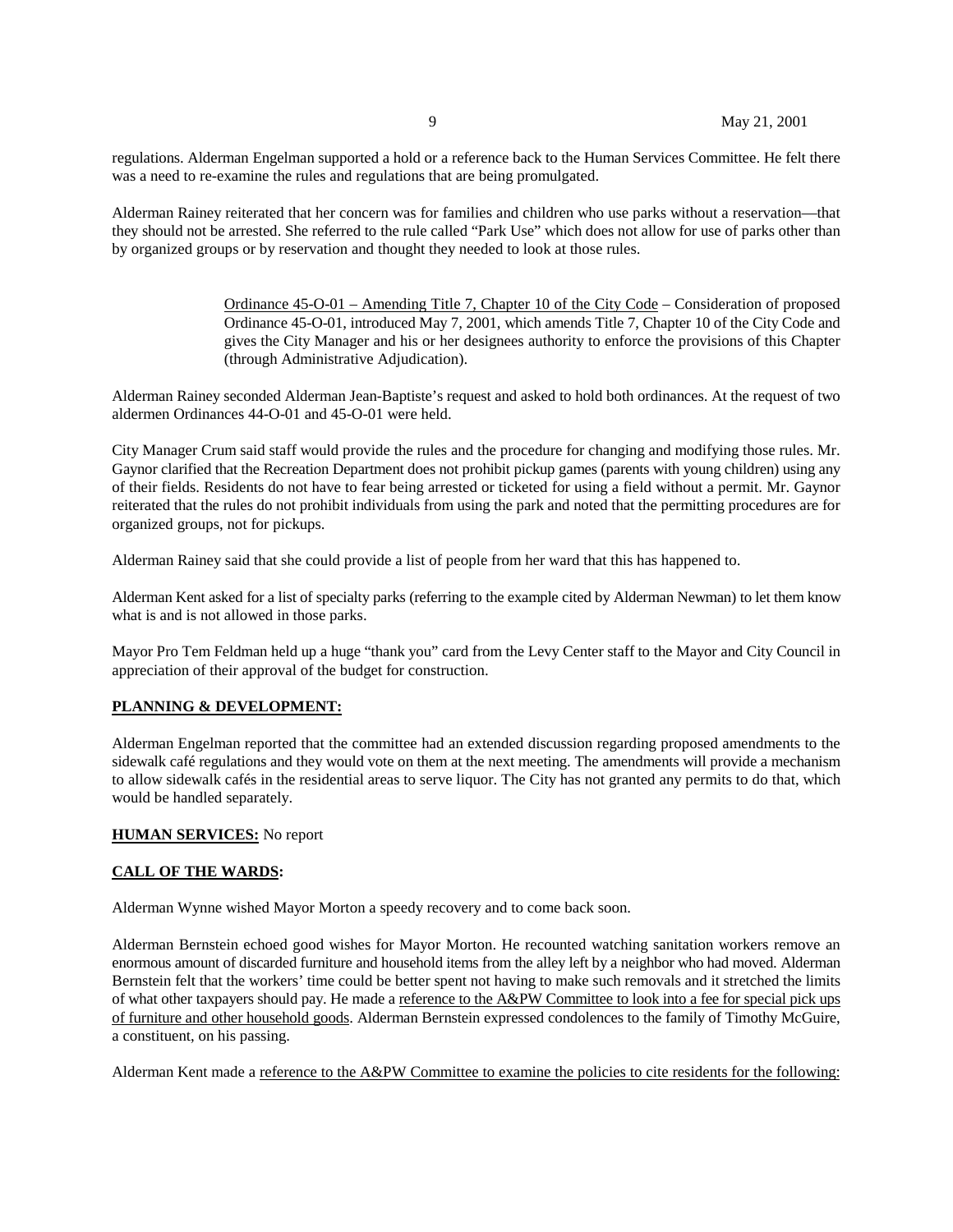overgrown grass on the parkway, parked cars on the parkway, parked cars straddling the easement and parkway, not allowing residents to trim trees on the parkway, and residents not picking up litter/debris on the parkway. Yet, if residents have a sewer problem largely caused by roots from City parkway trees, the City takes no responsibility for those tree roots. He noted that neighbors are stuck with having to hire a plumber and bills of \$4,000-5,000 or more. Alderman Kent hoped that if the City cannot change that policy for the better, with some examination and discussion they can offer some assistance for these neighbors. He asked A&PW to look at that policy also. He wished Mayor Morton a speedy recovery.

Alderman Engelman offered best wishes to the Mayor. He expressed deep condolences to the family of Edna Summers, who passed away that afternoon and noted she was a great public servant to this community.

Alderman Engelman announced a Budget Policy Committee meeting on May 30. He noted the Parking Committee meeting on May 23 at 6 p.m. would be important to  $7<sup>th</sup>$  Ward residents as it addresses issues of parking restrictions in residential areas. Alderman Engelman pointed out that one block east of Green Bay Road is the last block that has open parking and all cars have been pushed there, which has badly impacted that neighborhood. He spoke of the law of supply and demand and how different areas of Evanston are impacted differently. He recognized that the committee is undertaking a study to determine how to resolve that problem in the long run. However, these residents in this one block are asking for relief in the short run.

Alderman Engelman announced that the Economic Development Committee would meet May 23 at 8 p.m. and discuss the issue of a feasibility study for a performing arts and dance center at the old Evanston Theatres. He encouraged anyone with an interest to attend and urged the committee to act swiftly on that issue.

Alderman Rainey wished good luck to Mayor Morton. She gave a status report on the Howard Street Police Outpost. She termed it a "second shining light" in the City and said Chief Kaminski had assured her that furniture has been ordered. She stated there were would be a grand opening in which everyone could participate.

With regard to Alderman Bernstein's query for AP&W on sanitation pick ups, Alderman Rainey pointed out that the committee reviewed a list of practices of the Sanitation Division over the years (e.g. picking up concrete, lumber, etc.) and marked some items where the practice should cease. She stated they could revisit that issue and would see that everyone gets a copy of the analysis.

Alderman Rainey announced the second monthly  $8<sup>th</sup>$  Ward softball game would be June 21. She encouraged family activities in the parks and has been assured that it's legal. People can play in any park that is not in use by someone who has reserved it or by an organized sports team.

Mayor Pro Tem Feldman conveyed his condolences to the family of Edna Summers and noted that she gave a great deal of her adult life to the community.

Regarding special trash pick ups, Mayor Pro Tem Feldman noted that people move and dump things they don't want. He observed that it happens a lot in both apartment buildings and residences.

Alderman Newman asked the City Manager for a list of the rules that would be enforced through Administrative Adjudication. He wanted to know how long these rules have been on the books. Alderman Newman requested a report on the money spent for police protection on downtown streets other than Maple Avenue. He noted that several sidewalk cafés were approved and wanted to ensure that there is an appropriate amount of resources downtown east of Church Street Plaza.

Alderman Newman pointed out that the  $7<sup>th</sup>$  Ward has the most restrictive parking scheme in the City. People cannot park on any street east of Ridge unless they are a resident of that particular street. He noted that residents of the  $1<sup>st</sup>$ ,  $5<sup>th</sup>$  and  $6<sup>th</sup>$  wards cannot park anywhere around the Metra station at Central Street because of the restrictive parking rules.